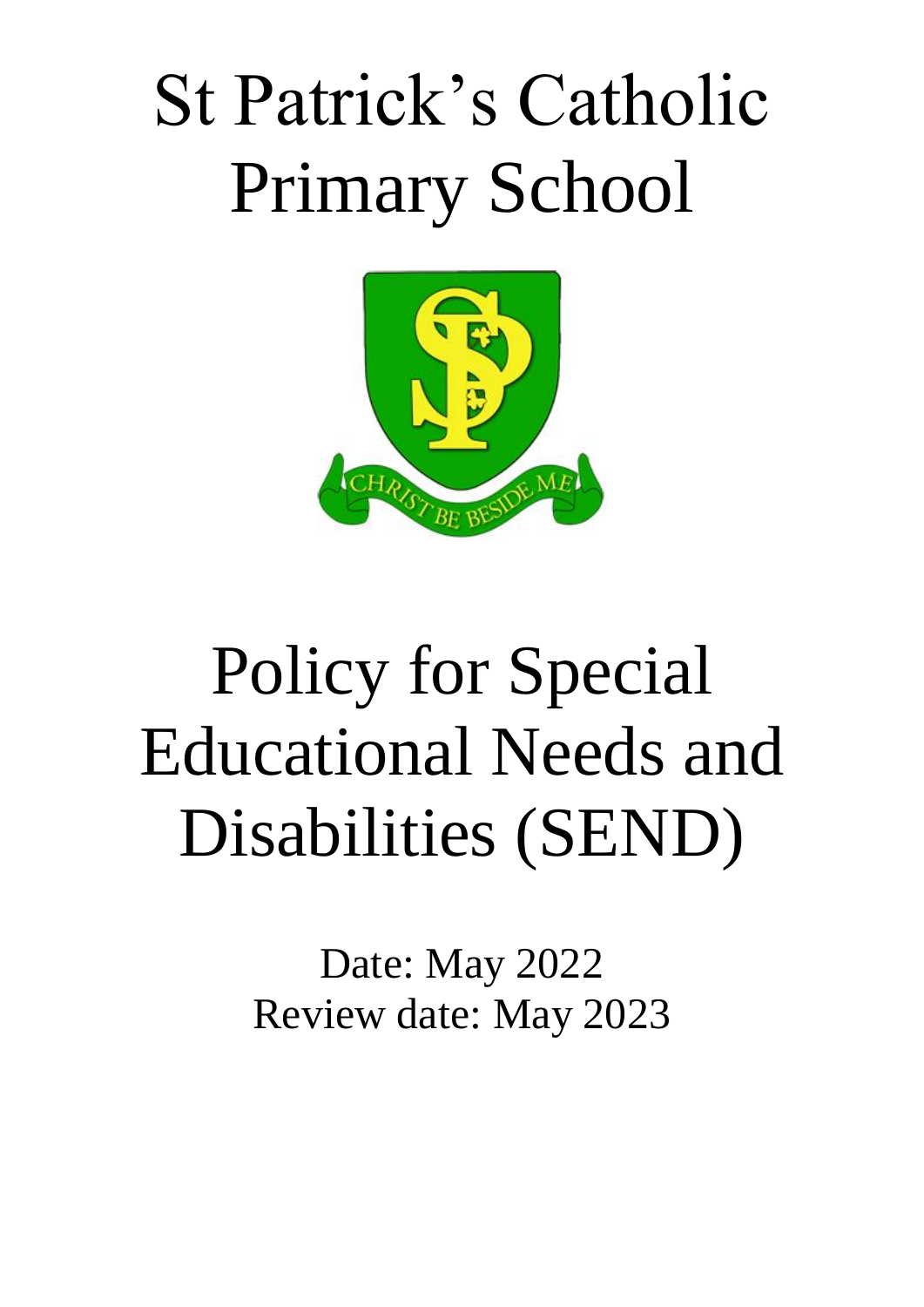

### **St Patrick's Primary School Policy for Special Educational Needs and Disabilities (SEND)**

*We strive for excellence within a caring and diverse community, nurturing the Catholic faith, respecting each other, living, working and growing together as part of God's family.*

#### **Introduction**

At St. Patrick's it is our belief that all children have an equal right to a full and rounded education which will enable them to achieve their full potential. We use our best endeavours to provide an inclusive environment and ethos and secure special educational provision for pupils for whom this is required.

This policy has been written in response to the Special Educational Needs and Disability (SEND) Code of Practice 2014 (DfE) and with reference to guidance published by the SEND gateway (NASEN).

The Policy for SEND should be considered alongside other policies within school, particularly those relating to behaviour, medical needs and equal opportunities.

This policy recognises the shared responsibilities of the Governing Body, Head Teacher, SENCo and other staff relating to the fulfilment of statutory responsibilities and on the quality and effectiveness of the arrangements for SEND.

#### **Aims**

The aims of this policy are:

- to create an environment that caters for the special educational needs of each child and supports them to achieve their learning potential and engage in activities alongside pupils who do not have SEND
- to ensure appropriate staff expertise to cater for pupils' needs
- to provide support for pupils with medical conditions to ensure that they are fully included in all school activities, within the limitations of the school environment and educational visits. This will involve consultation with health and social care professionals as necessary.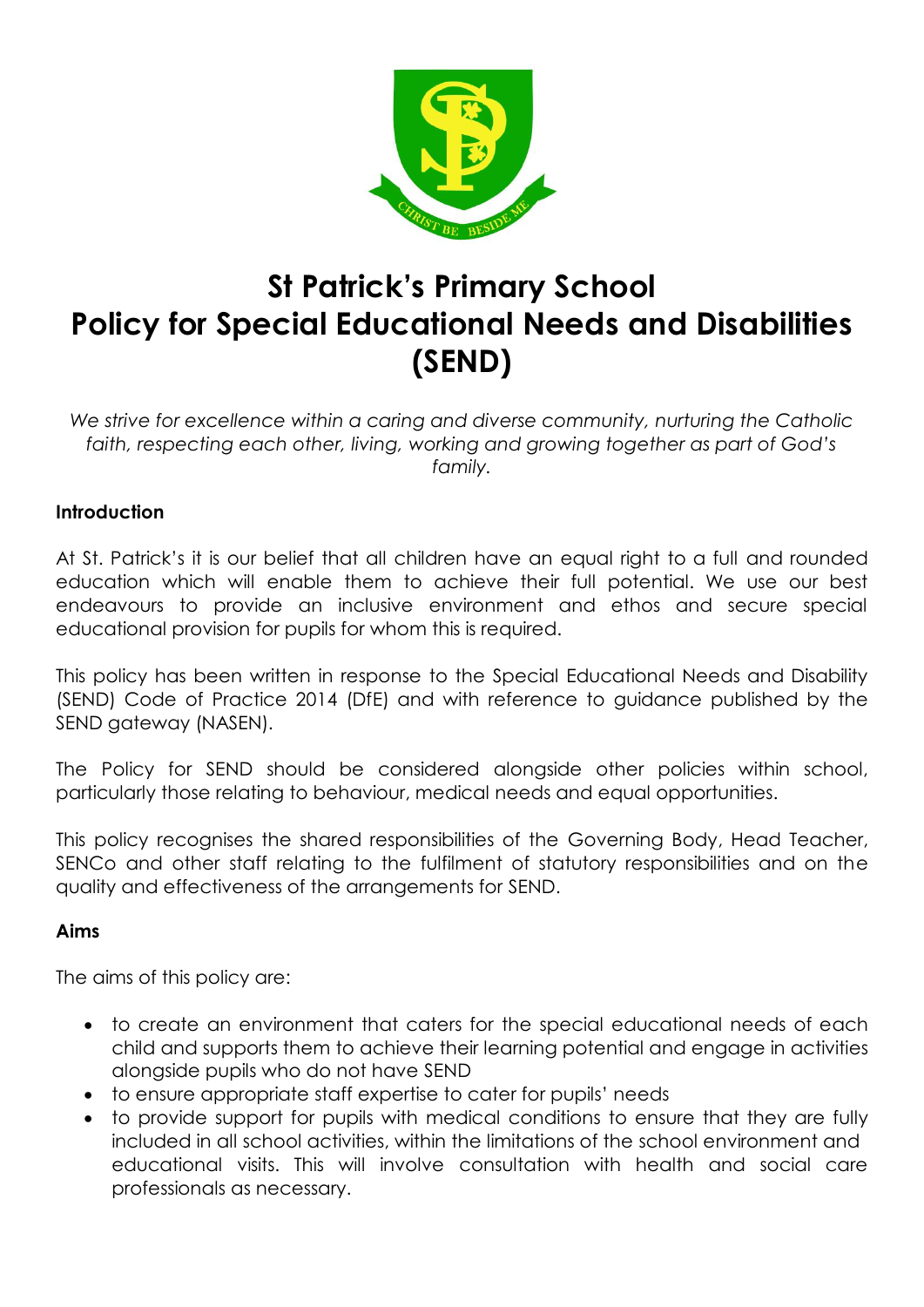- to identify the roles and responsibilities of staff in providing for children's special educational needs
- through reasonable adjustments, to enable all children to have full access to all elements of the school curriculum
- to work in cooperation and productive partnerships with the Local Authority and other outside agencies, to ensure there is a multi-professional approach to meeting the needs of all vulnerable learners

#### **Equalities and Inclusion**

Through all subjects we ensure that the school meets the needs of all, taking account of gender, ethnicity, culture, religion, language, sexual orientation, age, family makeup, ability, disability and social circumstances. At St. Patrick's Catholic Primary School we are committed to meeting the diverse needs of pupils to ensure inclusion for all and that all pupils are prepared for full participation in wider society.

This policy should be read in conjunction with the other policies at St. Patrick's, particularly the Single Equality Sceme and Policy and the Policy for Supporting Pupils with Medical Needs.

#### **Definition of Special Educational Needs and Disabilities**

The SEND Code of Practice (DfE, 2015) outlines the following four broad areas of SEND.

- Communication and interaction
- Cognition and learning
- Social, mental and emotional health
- Sensory/physical

A child or young person has special educational needs and disabilities if he or she has a learning difficulty or disability which calls for special educational provision to be made for him or her.

A child has a learning difficulty if he or she:

- a) has significantly greater difficulty in learning than the majority of others of the same age
- b) has a disability which prevents or hinders the child from making use of educational facilities of a kind generally provided for children of the same age in mainstream schools

Special educational provision means educational or training provision that is additional to, or different from, the provision made generally for others of the same age in a mainstream setting in England. Note also that health care provision or social care provision which educates or trains a child or young person is to be treated as special educational provision. (SEND Code of Practice 2015, DfE)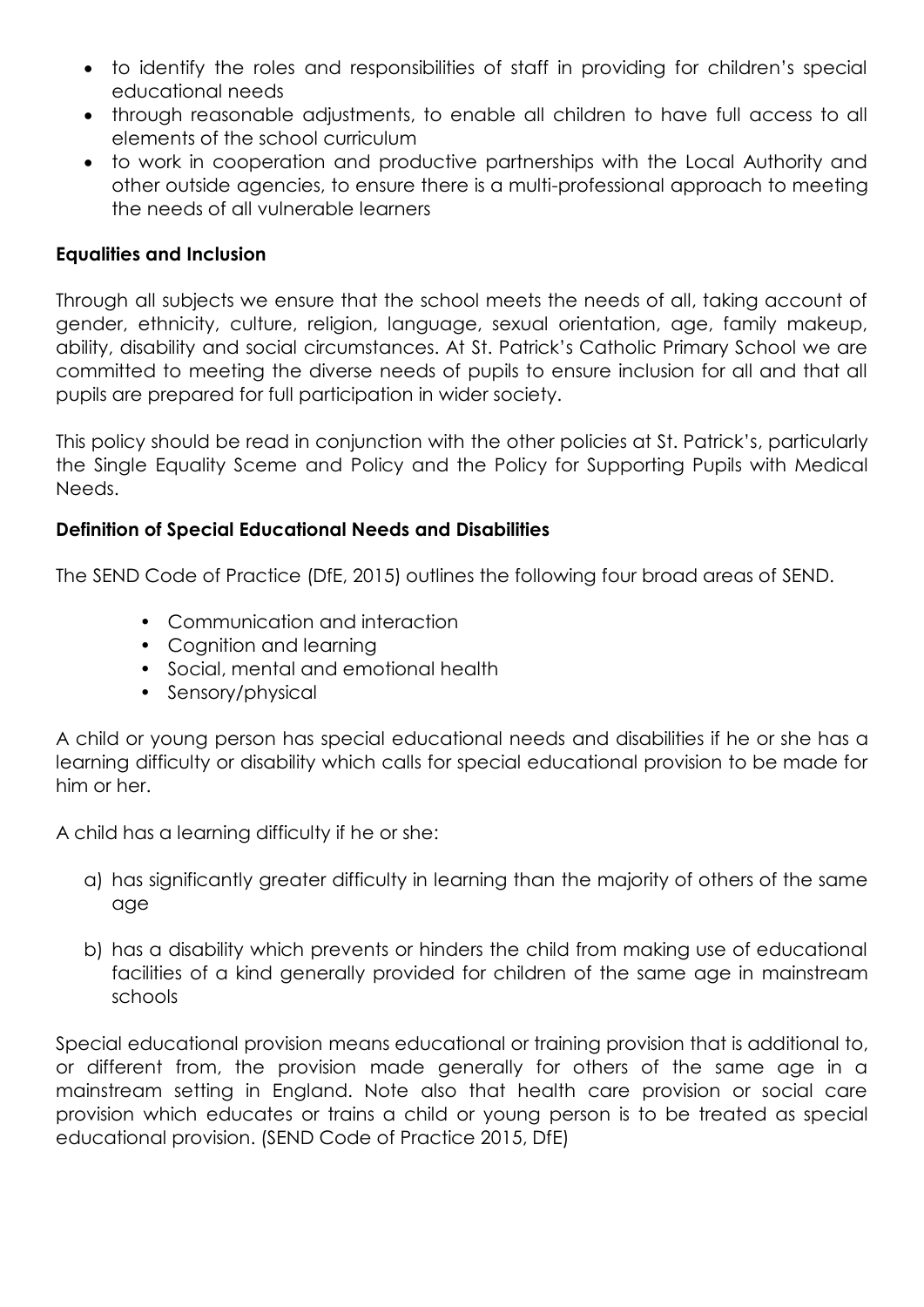This SEND policy details how at St. Patrick's we will do our best to ensure that the necessary provision is made for any pupil who has special educational needs and/or disabilities and that those needs are known to all who are likely to work with them. We will ensure that teachers are able to identify and provide for those pupils with special educational needs and/or disabilities, allowing them to join in all school activities together with pupils who do not have special educational needs and/or disabilities.

#### **Through appropriate curricular provision, we respect the fact that children:**

- have different educational and behavioural needs and aspirations
- require different strategies for learning
- acquire, assimilate and communicate information at different rates and levels
- need a range of different teaching approaches and experiences

#### **Teachers respond to children's needs by:**

- providing support for children who need help with communication, language and **literacy**
- planning to develop children's understanding through the use of all available senses and experiences
- planning for and supporting children's full participation in learning activities
- helping children to manage and be responsible for their own behaviour and to take part in learning effectively and safely
- helping children to manage their emotions, particularly trauma or stress

#### **Identification and provision for children with SEND**

Identification and provision for children with special educational needs and disabilities is the responsibility of every member of staff.

The Governing Body, the Head Teacher, the SENCo and all other members of staff, particularly class teachers and teaching assistants, have important responsibilities. All teachers are teachers of children with special educational needs and are accountable for their learning and progress.

Identification:

At St. Patrick's the attainment of every child is monitored on a day-to-day basis by the class teacher, and also through the usual teaching and learning monitoring practices of the school such as annual assessments, pupil progress meetings, book scrutinies and data tracking.

The school's system for observing and assessing the progress of individual children will provide information about areas where a child is not progressing satisfactorily and may require additional support. Using our professional judgement, and taking into account the views of parents/carers we may conclude that the child has SEND and therefore requires a graduated response of SEN support.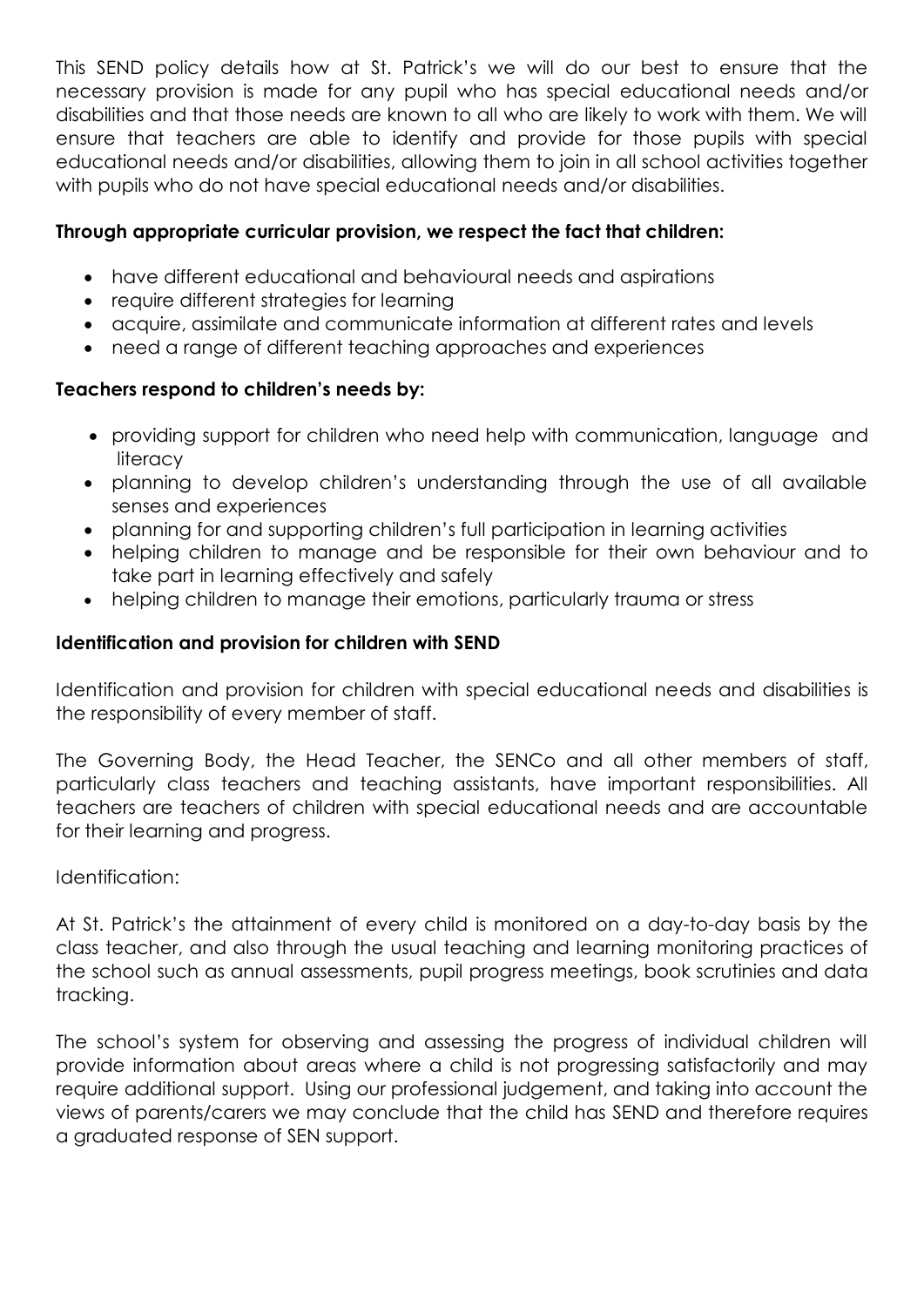When a class teacher has concerns about a child's educational needs it is his/her responsibility initially to take steps to address the issue and identify any barriers to learning. Parents are consulted and specific interventions put in place. Progress is monitored for a set period of time. The SENCo is also consulted. If limited progress is noted during a specified monitoring period the child may be added to the SEND record of need register in consultation with parents/carers.

#### EYFS:

The school will assess each child's current levels of attainment in order to ensure that they build on the patterns of learning and experience already established during the child's pre-school years.

If the child already has an identified special educational need and/or disablilty, this information will be shared as part of the transition process. The class teacher and SENCo will use this information to:

- Provide starting points for the development of an appropriate curriculum
- Identify and focus attention on activities and resources to support the child within the class
- Use the assessment processes to identify any learning needs
- Ensure ongoing observation and assessments provide regular feedback about the child's achievements and experiences to form the basis for planning the next steps of the child's learning

Further information can be found in the Policy for EYFS.

#### EAL:

The identification and assessment of the special educational needs of children whose first language is not English requires particular care. Where there is uncertainty about a particular child, a teacher will look carefully at all aspects of the child's performance in different subjects to establish whether the problems are due to limitations in their command of English or arise from special educational needs.

#### Provision:

It is the responsibility of class teachers to differentiate the curriculum to meet the learning needs of all pupils. Differentiation is essential to help all children understand the relevance and purpose of learning activities and experience levels of independence and rates of progress that bring feelings of success and achievement.

In addition teachers use a range of strategies to meet children's special educational needs, including the use of additional resources and visual prompts. Lessons have clear learning objectives and ongoing formative assessment is used to inform the next stage of learning.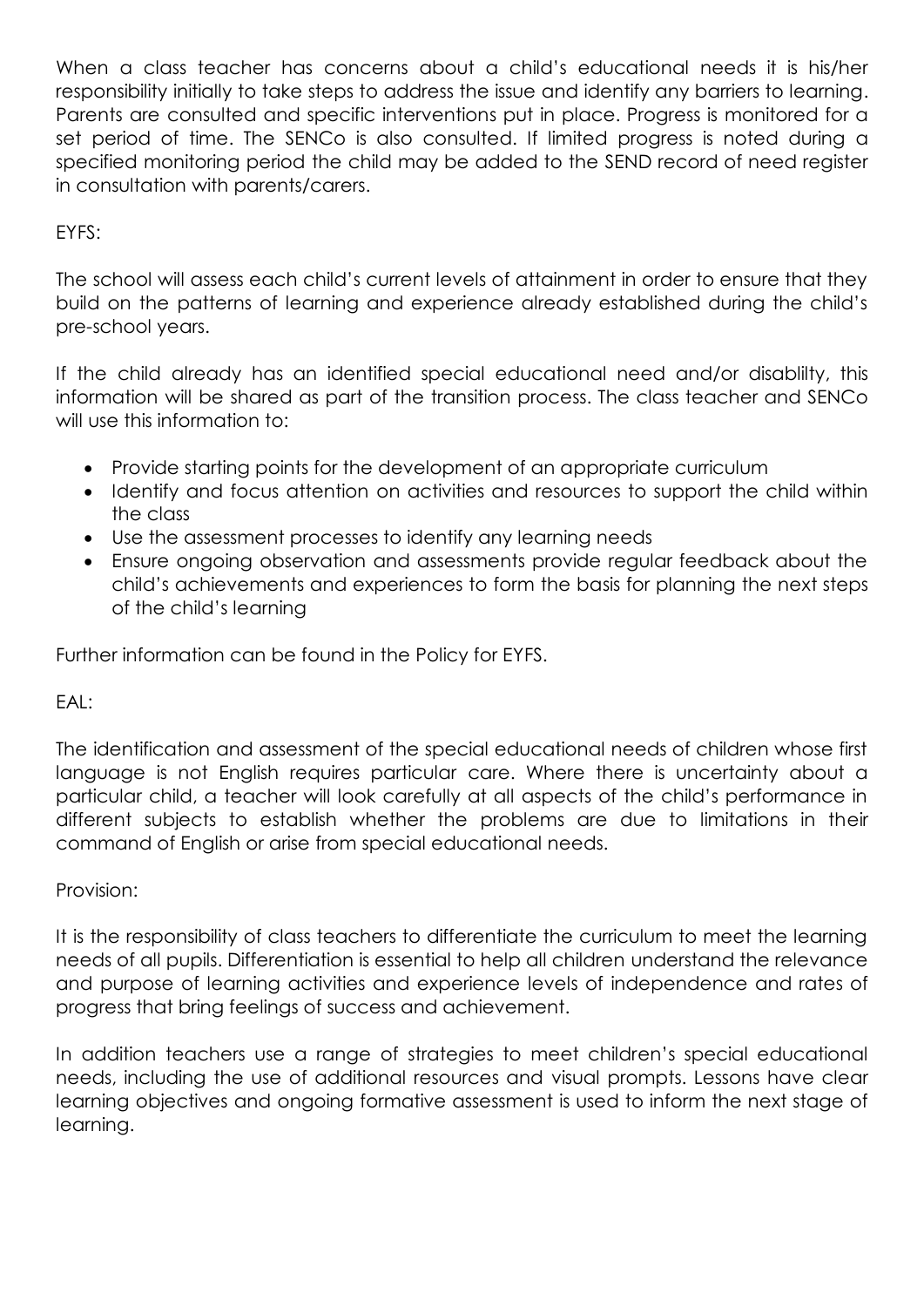#### **Level of need and response**

We recognise that a child's SEND may

- change over time
- be short-lived or longer term
- relate to a single area of need
- pertain to a range of difficulties that interact
- be fairly minor
- be profound and complex

Therefore, we consider the following levels of need:

**No SEND** - Most children will have their needs met by the school without any SEND provision being made other than that which is normally available to all children

**SEN Support** - Some children will have SEND and will have their needs met, using the approaches to support and intervention set out in this policy. These children are listed on the school SEND record of need as receiving SEN Support.

**Education Health Care (EHC) Plan** – a very small number of children, with complex (i.e. in more than just Education, just Health or just Social Care) and significant needs will require a co-ordinated multi-agency approach and a high level of support and intervention.

#### **Graduated Response**

At any of the above levels of need the following graduated response is used:

- **Assess** what can the child do and what do they need to learn next?
- **Plan** what shall we do in order to help them learn what they need to?
- **Do** take action to do what is needed, in school and at home
- **Review** parents, pupils and teachers feed into what impact our actions have had and what should happen next

The school will record the steps and strategies used to meet the needs of individual children through the use of SEN Support Plans, performance data tracking and provision mapping.

#### **Outside agencies**

External specialists may act in an advisory capacity, provide additional specialist assessment or be directly involved in support for the child. The child's individual targets will set out strategies for supporting the child's progress. Where possible, these will be implemented in the normal classroom setting. The delivery of interventions continues to be a shared responsibility, even when outside agencies are involved in provision.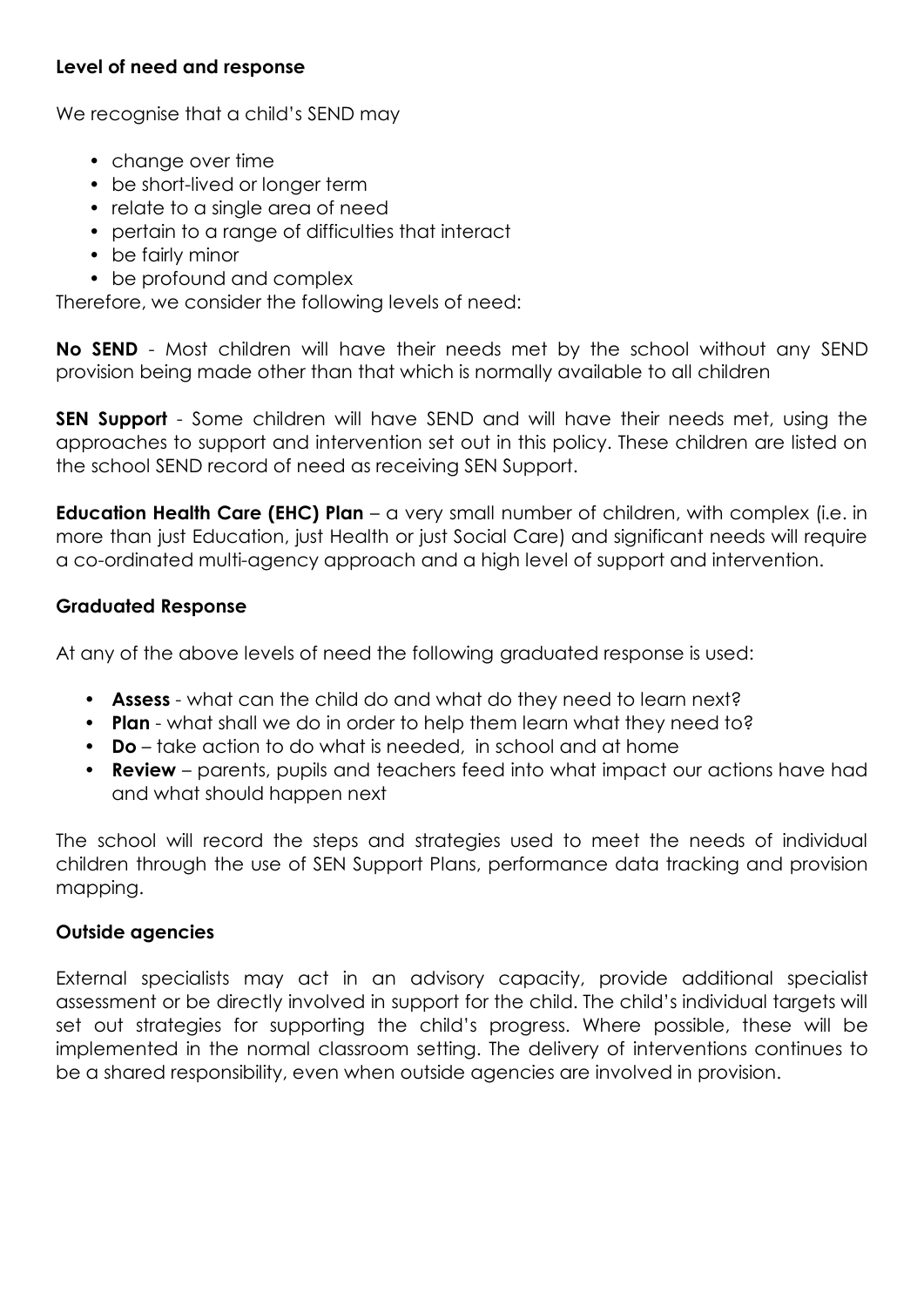Outside agencies may become involved if the child:

- Continues to make little or no progress in specific areas over a period of time
- Continues working at levels substantially (i.e. at least two years) below that expected of children of a similar age.
- Continues to have difficulty in developing literacy and mathematical skills
- Has emotional, social or mental health issues which have a substantial negative effect on the child's own learning or that of the class/group or may lead to behaviour that has a negative impact on learning
- Has sensory or physical needs and requires additional specialist equipment or regular advice or provision from a specialist service
- Has an ongoing communication or interaction difficulty that impedes the development of social relationships and causes substantial barriers to learning
- Despite having received intervention, the child continues to fall behind the level of his/her peers

#### **Agencies that may be consulted or referred to by St. Patrick's:**

- Educational Psychology service
- Speech & Language Therapy service
- Specialist Children's Services (e.g. Paediatricians, Physiotherapists, Occupational Therapists)
- Play Therapist
- Child and Adolescent Mental Health Service CAMHS
- Early Help
- Behaviour and Children Missing Education (BACME) service
- Specialist teachers/outreach teams (e.g. SEND Success)

#### **Intervention**

At St. Patrick's intervention is an over-arching term to describe a range of learning strategies, techniques, resources and programmes that are used to promote progress and to narrow the attainment gap. We will endeavour to ensure that our interventions are time-limited and evidence based (i.e. there is some academic consensus that the intervention has the required effect).

Interventions may take place in class or may take place outside of class. They may involve staff other than the class teacher, and may be for groups of pupils, pairs or individuals.

Where interventions involve withdrawal from the class, we are careful to minimise disruption to our offer of a broad and balanced education.

The SENCo, in conjunction with the Head Teacher, will monitor and review the range of interventions used to support children at St. Patrick's, to ensure that interventions are effective, efficient and a good use of school resources.

Transition after certain intervention is an important consideration at St. Patrick's – pupils receiving interventions such as Play Therapy are monitored after they exit the programme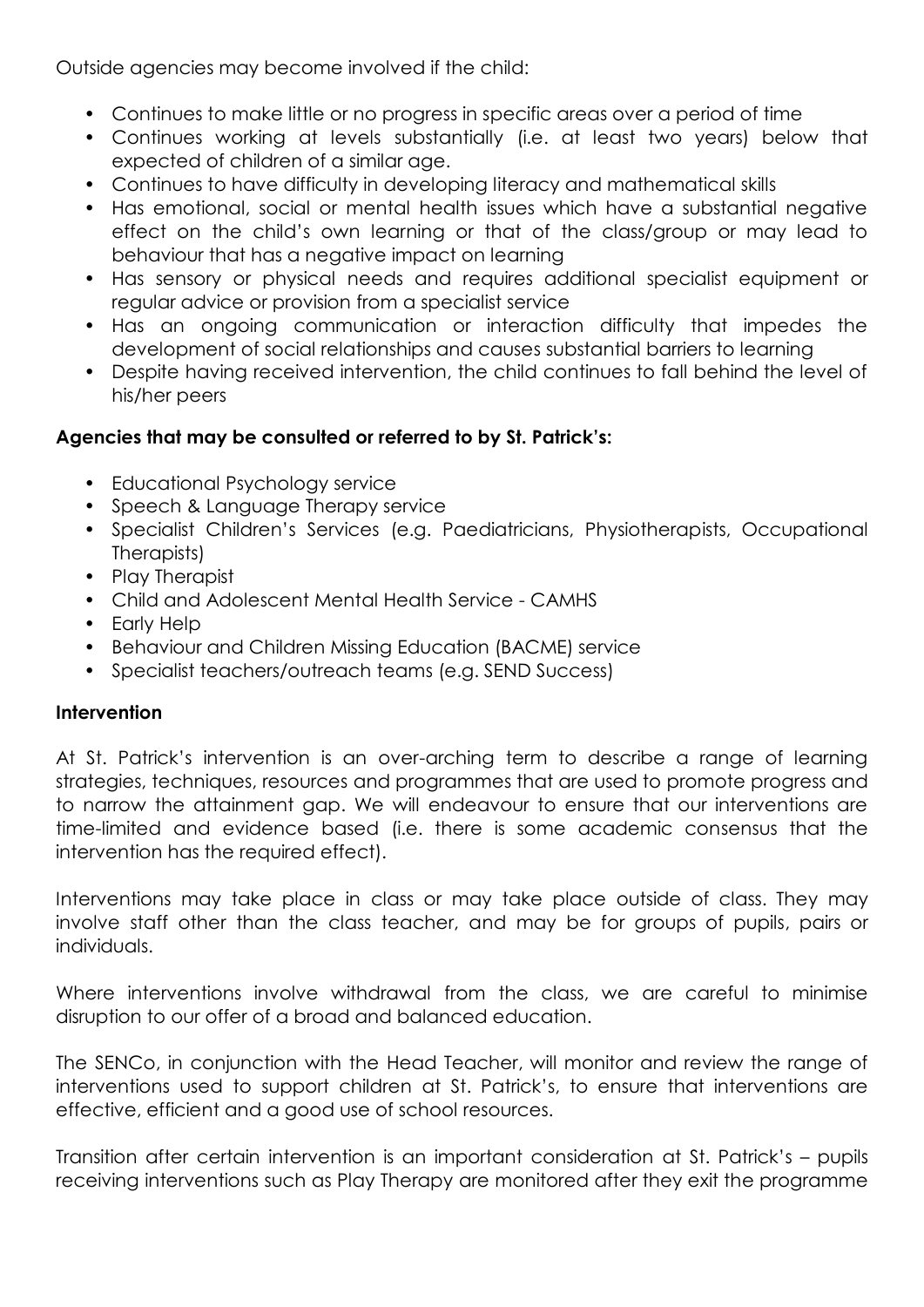to ensure that skills, knowledge and attitudes gained in the intervention are maintained/ transferred to other contexts.

#### **Partnership with parents/carers**

Partnership plays a key role in enabling children and young people with SEND to achieve their potential. Parents/carers hold key information and have knowledge and experience to contribute to the shared view of their child's needs. All parents/carers of children with SEND will be treated as partners and given support to play an active and valued role in their child's education.

Children with SEND often have a unique knowledge of their own needs and their views about what sort of help they would like. They will be encouraged to contribute to the assessment of their needs, the review and transition process, for example taking part in person-centred annual reviews and contributing to their own SEN Support Plans.

The Policy for SEND and the SEND Information Report, which includes the arrangements made for children with SEND in our school, can both be found on the school's website. We encourage parents/carers to make an active contribution to their child's education. Parents evenings and other meetings as necessary are crucial when reviewing the progress of all children with their parents/carers, including those children with SEND. The targets set for children with SEND are reviewed termly, and are recorded on individual Support Plans. Input from parents/carers is encouraged and parents/carers are invited to attend the termly review meetings.

We inform the parents/carers of any interventions their child is receiving, and share the process of decision-making by providing clear information relating to the education of their child.

#### **EHC Plans**

A small number of children, with complex<sup>1</sup> and significant needs will require a coordinated multi-agency approach and a high level of support and intervention.

These children warrant a statutory assessment of their needs, carried out by the local authority. A statutory assessment involves a process of information gathering by all involved professionals leading to a statutory document – an EHC Plan.

*The purpose of an EHC plan is to make special educational provision to meet the special educational needs of the child or young person, to secure the best possible outcomes for them across education, health and social care and, as they get older, prepare them for adulthood* - SEND Code of Practice, 2015, DFE.

Where a child at St. Patrick's has needs at this level we will, in conjunction with parents/carers make a request for a statutory assessment of the child's needs, working within the SEND Code of Practice and LA Guidelines.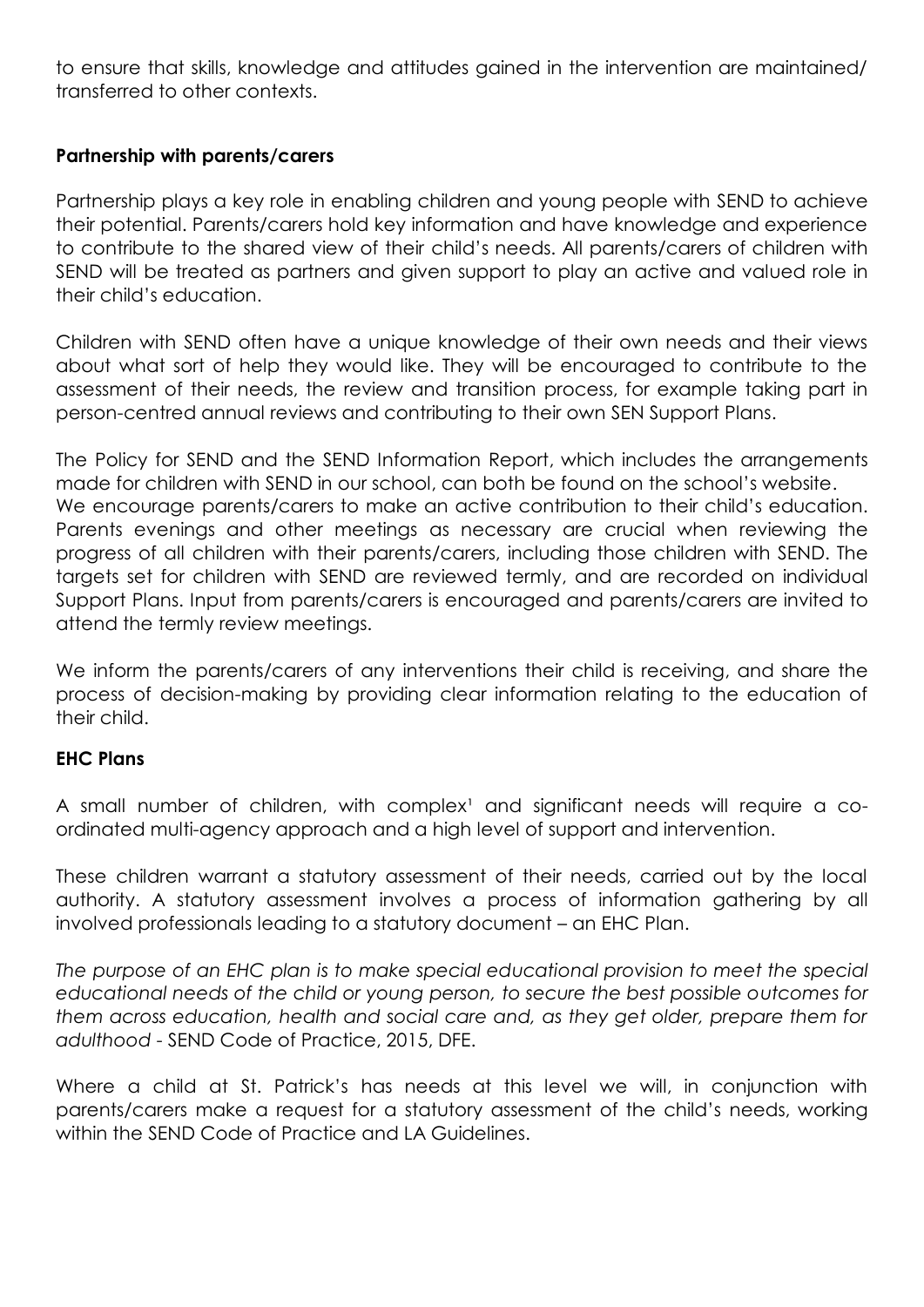The parents/carers of any child who is referred for statutory assessment will be involved in making the referral and will be informed of the progress of the referral.

Provision for a child with an EHC plan, is by definition, unique and individualised. A child with needs at this level is likely to be known to multiple agencies. Professionals from these agencies will provide advice to be incorporated into the EHC plan and, where necessary, continue to be involved in the planning of support for the child.

Progress towards the outcomes listed in a child's EHC plan will be reviewed termly.

Every year it is statutory for the EHC plan to be reviewed. At St. Patrick's we follow the LBWF practice of person-centred reviews. Pupils are present for as much or as little of their review meeting as they wish to be.

<sup>1</sup> Needs in more than one area, not simply Education, Health or Social Care in isolation.

#### **Provision and Access to the Curriculum**

Having SEND should not deny children their entitlement to a broad and balanced curriculum.

Whenever possible we support children in a manner that acknowledges their entitlement to share the same learning experiences that their peers enjoy. However, there are times when, to maximise learning, we ask the children to work in small groups, or in a one-toone situation outside the classroom.

The school runs an enrichment group to support children with high needs to meet their indivuidual outcomes. Within this group there is a high adult to pupil ratio. And children follow a differentiated curriculum which focuses on engagement and the development of skills matched to their individual needs. Class teachers and staff within the enrichment group liaise closely to ensure that children join their classes for subjects and activities that they are able to access with an appropriate level of adult support.

#### **Allocation of resources**

The Head Teacher in conjunction with the SENCo is responsible for the operational management of the specified and agreed resourcing for special needs provision within the school, including the provision for children with EHC Plans.

The Head Teacher informs the Governing Body of how the funding allocated to support special educational needs has been allocated.

#### **The role of the Governing Body**

The Governing Body challenges the school to secure necessary provision for any pupil identified as having special educational needs or disabilities.

They have an overall responsibility to ensure that funds and resources are used effectively. The Governing Body reviews this policy annually and considers any amendments in light of the annual review findings.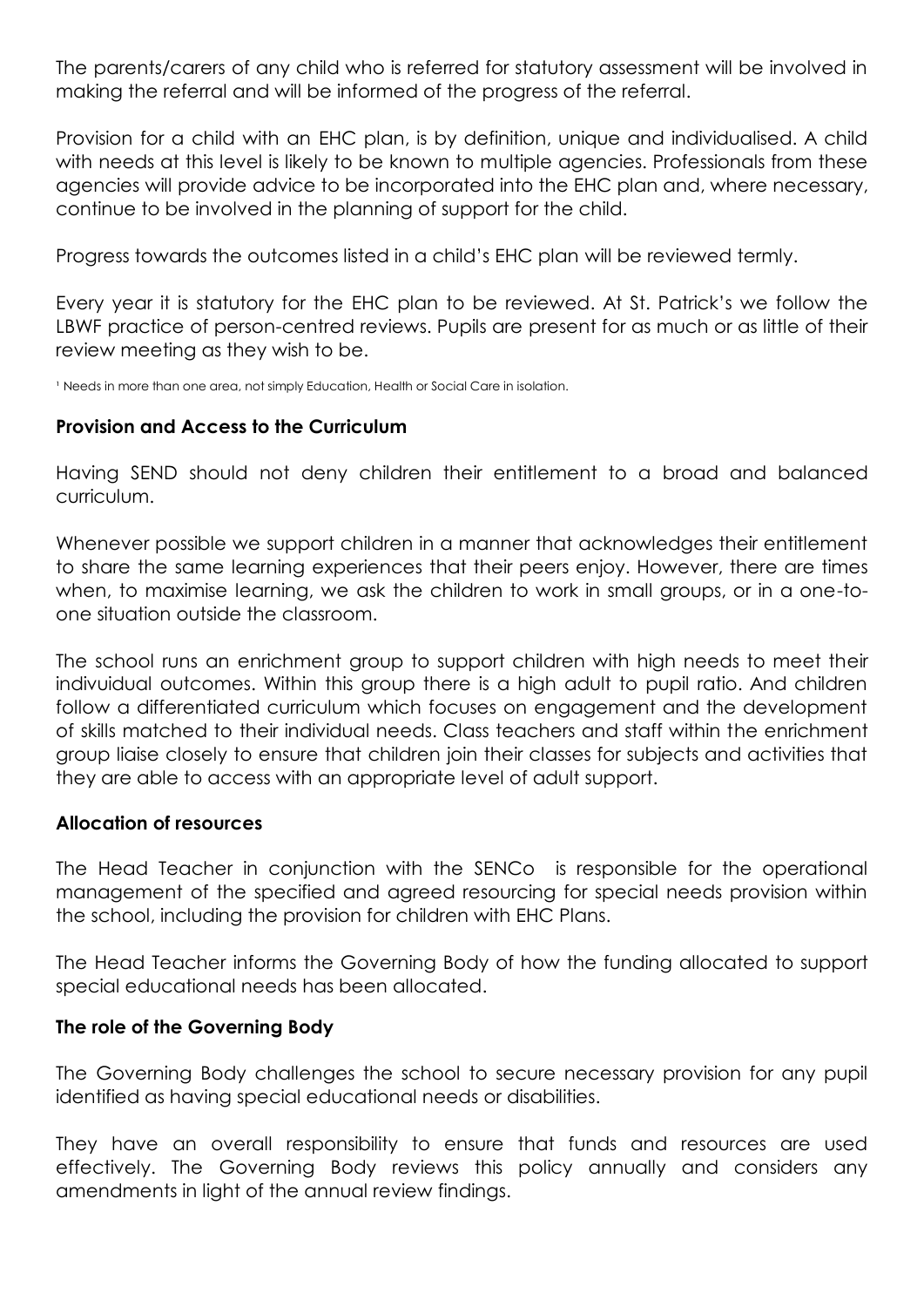#### **Responsibilities of the Head Teacher**

The Head Teacher is responsible for the day to day management of all aspects of the school's work, including SEND provision. The Head Teacher ensures that the Governing Body is kept informed of developments in SEND. The Head Teacher will ensure that teaching and non-teaching staff are involved in the development and implementation of the policy for SEND, are made fully aware of the school's SEND procedures and of their roles and responsibilities in this area.

#### **The Role of the SENCo**

The SENCo's responsibilities include:

- Overseeing the day-to-day operation of the school's SEND policy
- Co-ordinating provision for children with SEND
- Liaising with and advising teachers and support staff
- Overseeing and maintaining the records of all children with SEND
- Liaising with parents/carers of children with SEND
- Contributing to the in-service training of staff
- Liaising with other schools and settings to share information and plan support at, or following e.g. Y6 pupils as they prepare to transfer to Y7, pre-school children as they prepare to enter EYFS, and mid-phase admissions
- Liaising with external agencies including the Waltham Forest SEND Service and Educational Psychology Service, various health services, Children's Social Care and voluntary bodies
- Co-ordinating and developing school based strategies for the identification and review of children with SEND
- Monitoring the progress of children identified as having SEND
- Keeping up to date with relevant legislation, research and good practice and updating the Head Teacher, Governing Body and all staff as appropriate
- Contributing to the planning of SEND budget use

The SENCo or SEND Governor can be contacted via the school office by phone or email.

#### **Monitoring and evaluation**

The SENCo monitors the movement of children within the SEND system in school and provides staff and governors with regular summaries of the impact of the policy on the practice of the school.

The SENCo is involved in supporting teachers and in drawing up Support Plans for children receiving SEN support.

In addition the SENCo and the named governor with responsibility for SEND meet regularly to discuss SEND provision at St. Patrick's and the implementation of this policy.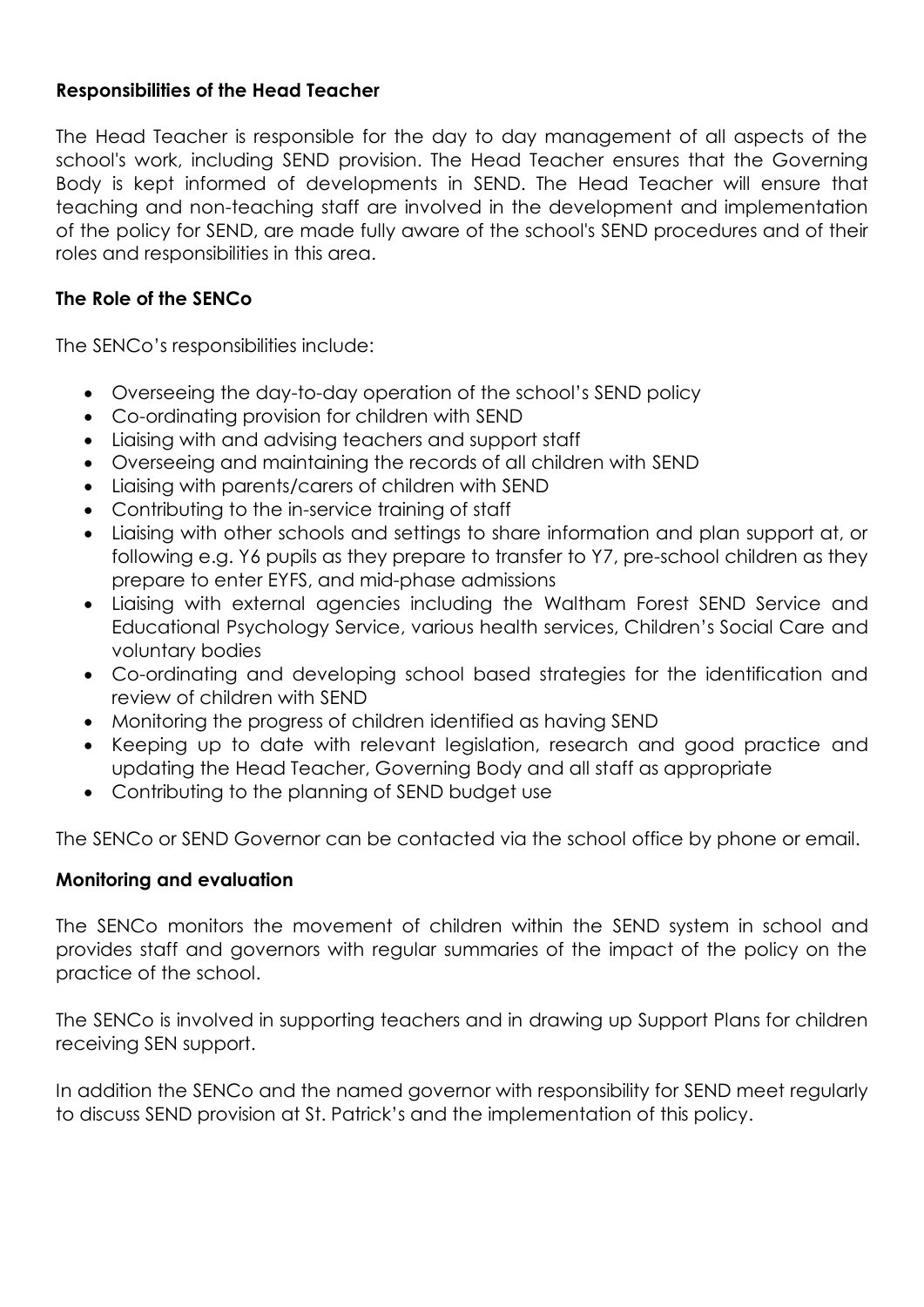#### **Complaints Procedures**

The views of parents and carers are always valued. The SENCo is available to meet with parents and carers at a convenient time to listen and to address any concerns.

If a parent or carer is not happy with any provision provided for their child, they should first talk to the class teacher, and after that, if they still have concerns, to the SENCo. If parents are still not satisfied or continue to have concerns, they can make an appointment to meet with the Head Teacher. If the concerns of parents remain unresolved then the school's complaints procedure should be followed. If the complaint is linked to an ECHP, then the complaints procedure detailed in the SEN code of Practice (2014) section 11 'Resolving Disagreement' should be followed.

Date of review: May 2023

Appendices to this policy:

1. Glossary of terms